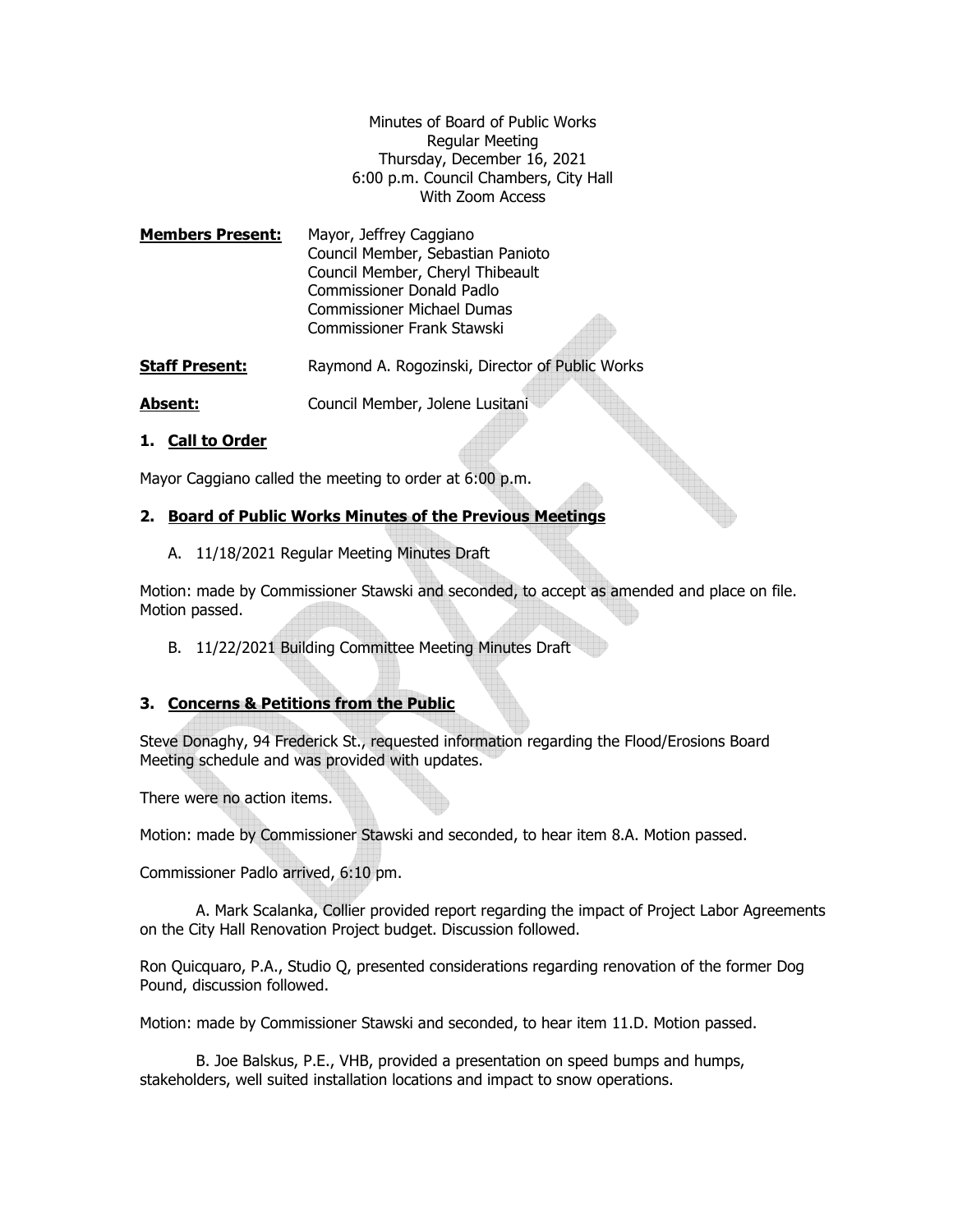# **4. Employee Recognition**

- A. December 2021 work anniversaries were recognized.
- B. Howson Employee Recognition Memo

 Motion: made by Council Member Thibeault and seconded, to accept the recognition memo regarding Joseph Howson and forward to Human Resources. Motion passed

# **5. Public Works Division Reports**

A. The November 2021 Division Head Reports were presented.

There were no action items.

## **6. Public Works Project Schedule**

A. The November 2021 Project Schedule was presented and discussed.

Motion: made by Commissioner Padlo and seconded, to accept as presented and place on file. Motion passed.

## **7. Director's Report**

A. Director Rogozinski provided report on the Department.

# **8. City Hall Renovation Project**

A. On motion, heard following Public Participation.

## **9. Building Committee**

A. Updates were provided for the City Hall Renovation Project's progress as of November 2021.

Motion: made by Commissioner Stawki and seconded, to accept as presented and place on file. Motion passed.

## **10. Unfinished Business**

A. DPW policies: 21.8 Transfer Station Residential Permits; 21.9 Transfer Station Commercial Permits; 22.1 Service for Residential Border Properties; 23.16B Shared Cost Waterway Tree and Wooded Debris Removal; 25.0 Snow Removal and Ice Control; 6. 25.3 Debris and Excessive Snow Clearing Priority Plan, were reviewed and discussed.

Motion: made by Commissioner Stawki and seconded, to accept as presented and approve. Motion passed.

## **11. New Business**

A. A Board of Finance request for the Fleet Division was presented.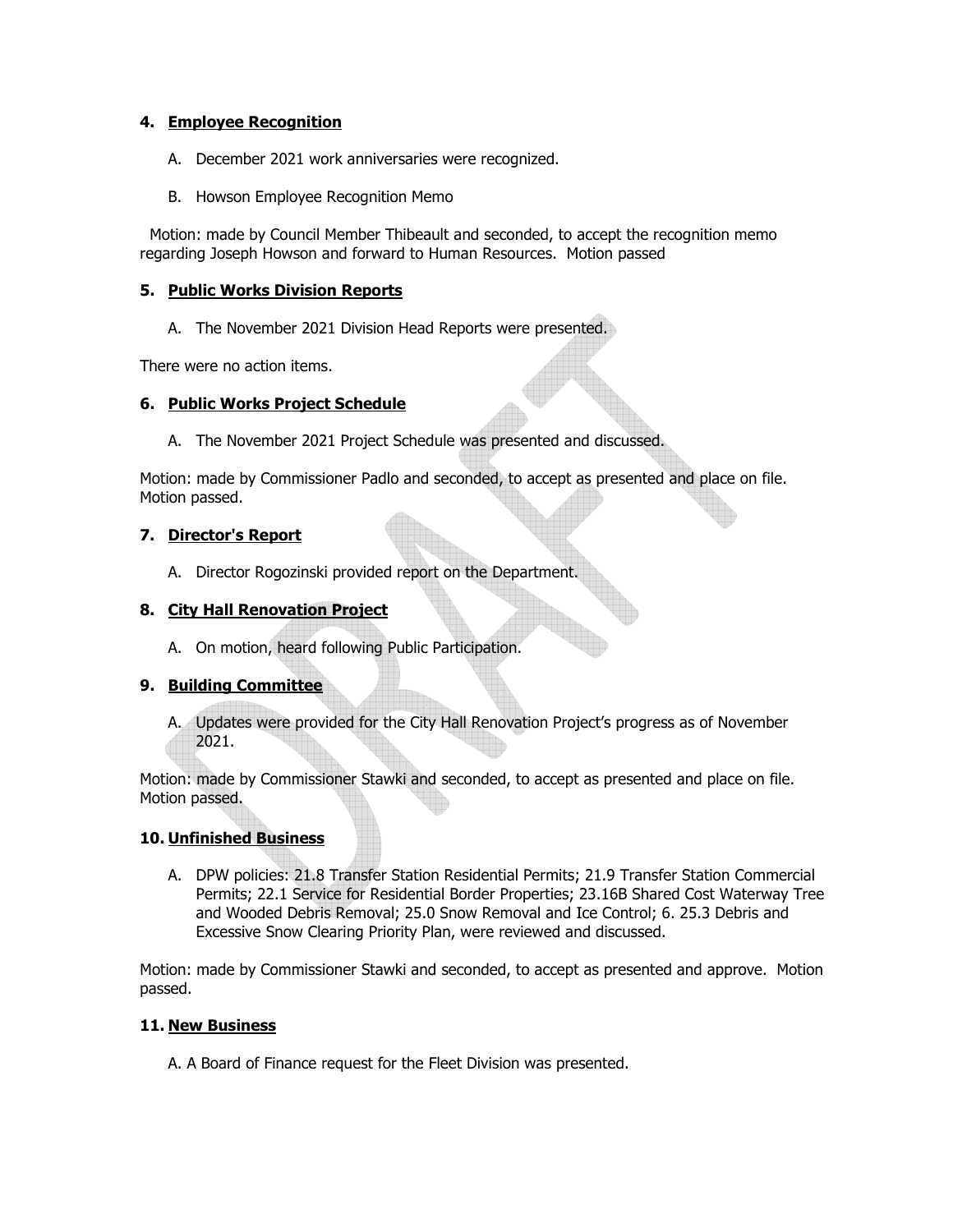Motion: made by Commissioner Dumas and seconded, to accept the Fleet Division request to transfer \$1,200 from Fleet Motor Vehicles Parts to the 8 Ton Tilt Trailer and forward to the Board of Finance. Motion passed.

B. The Board of Public Works 2022 meeting calendar was presented.

Motion: made by Commissioner Stawski and seconded, to accept as presented and forward to the City Clerk. Motion passed.

- C. Updates were provided regarding bridge construction projects.
- D. On motion, heard following Concerns & Petitions from the Public.
- E. The Landfill Steward Ship Permit Renewal and Landfill Action Plan was presented.

Motion: made by Council Member Thibeault and seconded, to accept as presented and file. Motion passed.

F. The request for sidewalk waivers submitted by Clean Harbors Environmental Services for lot 6-4 Emmett St (for frontage on Emmet St and Broderick St.), were presented.

Motion: made by Commissioner Padlo and seconded, move to authorize the Department of Public Works to forward a recommendation to City Council, on behalf of the Board, recommending that City Council approve the request to defer construction of sidewalks across the property identified as Lot 6-4 Emmett Street. Said approval shall be subject to the filing, on City land records, of a covenant stating: "if sidewalks are constructed on the adjacent lots the City reserves the right to require the Department of Public Works | 860.584.6125 City of Bristol Public Work Department 111 North Main Street Bristol, CT 06010 www.bristolct.gov property owner to construct or pay for the cost of constructing, sidewalks across the referenced property frontage (540 ft.). Motion passed.

G. DPW/ NVCOG Hazmat Plan was discussed.

Motion: made by Commissioner Dumas and seconded, move to forward a recommendation to City Council requesting approval of the Regional Hazardous Mitigation Plan Update 2021-26 with Municipal Annex for Bristol prepared by NVCOG. Said approval shall authorize the Mayor to sign any and all documents required for approval. Motion passed.

H. A plan and funding program to transition sidewalks and curb ramps to ADA Section 504 compliance was presented.

There were no action items.

## **12. Addendum**

There were no action items.

#### **13. Adjournment**

Motion: made by Council Member Thibeault and seconded, to adjourn. Motion passed.

Meeting adjourned at 7:45 p.m. This meeting was recorded.